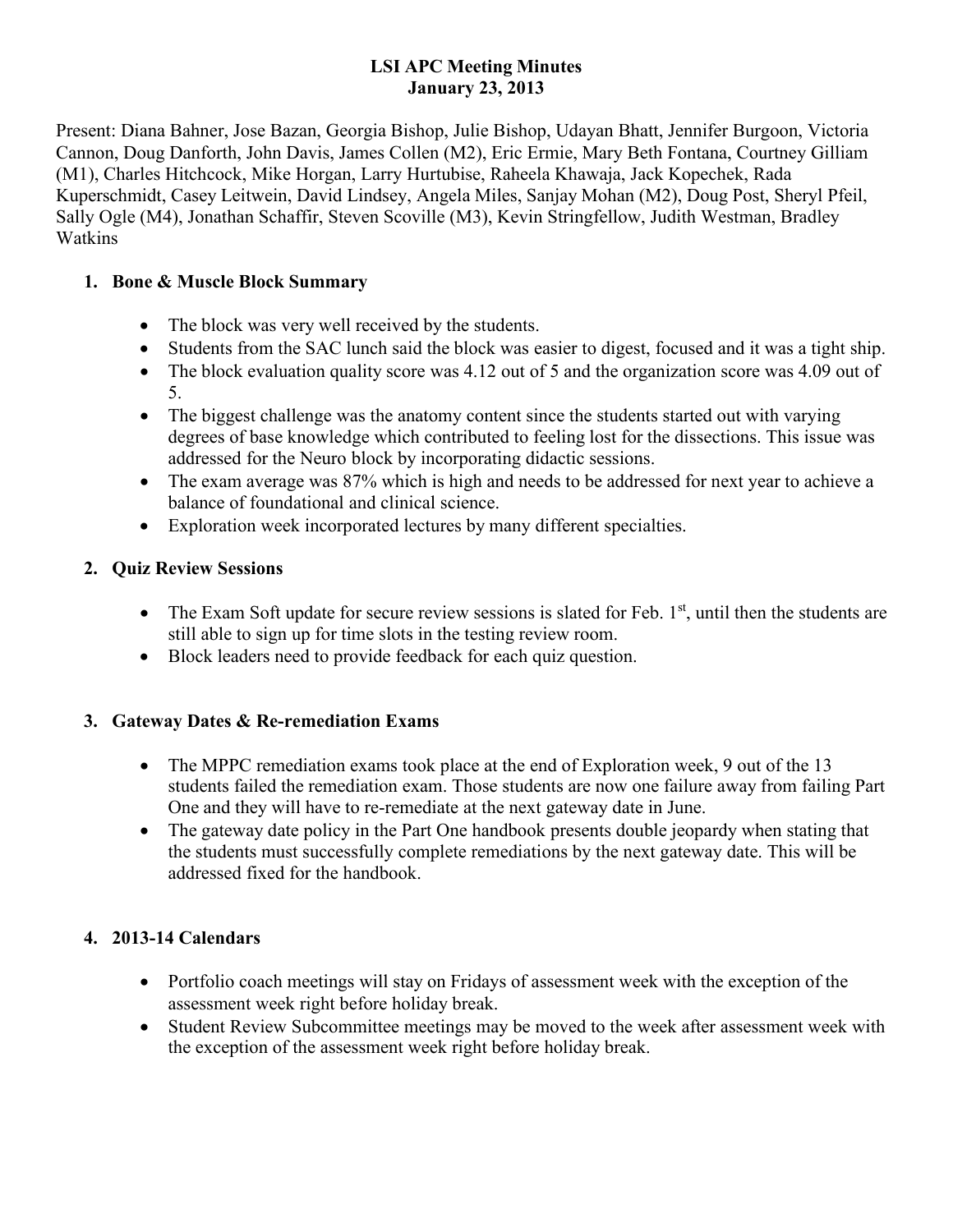#### **5. Neuro Block Update**

- The start of the block had some minor technological issues.
- The curriculum is at least two weeks ahead of the students.
- Anatomy labs are not mandatory therefore there is low attendance. The students suggested that anatomy is on the back burner because there is too much material in lectures and e-learning modules to keep up.
- There are patient presentations and the students are expected to attend out of respect for the patient.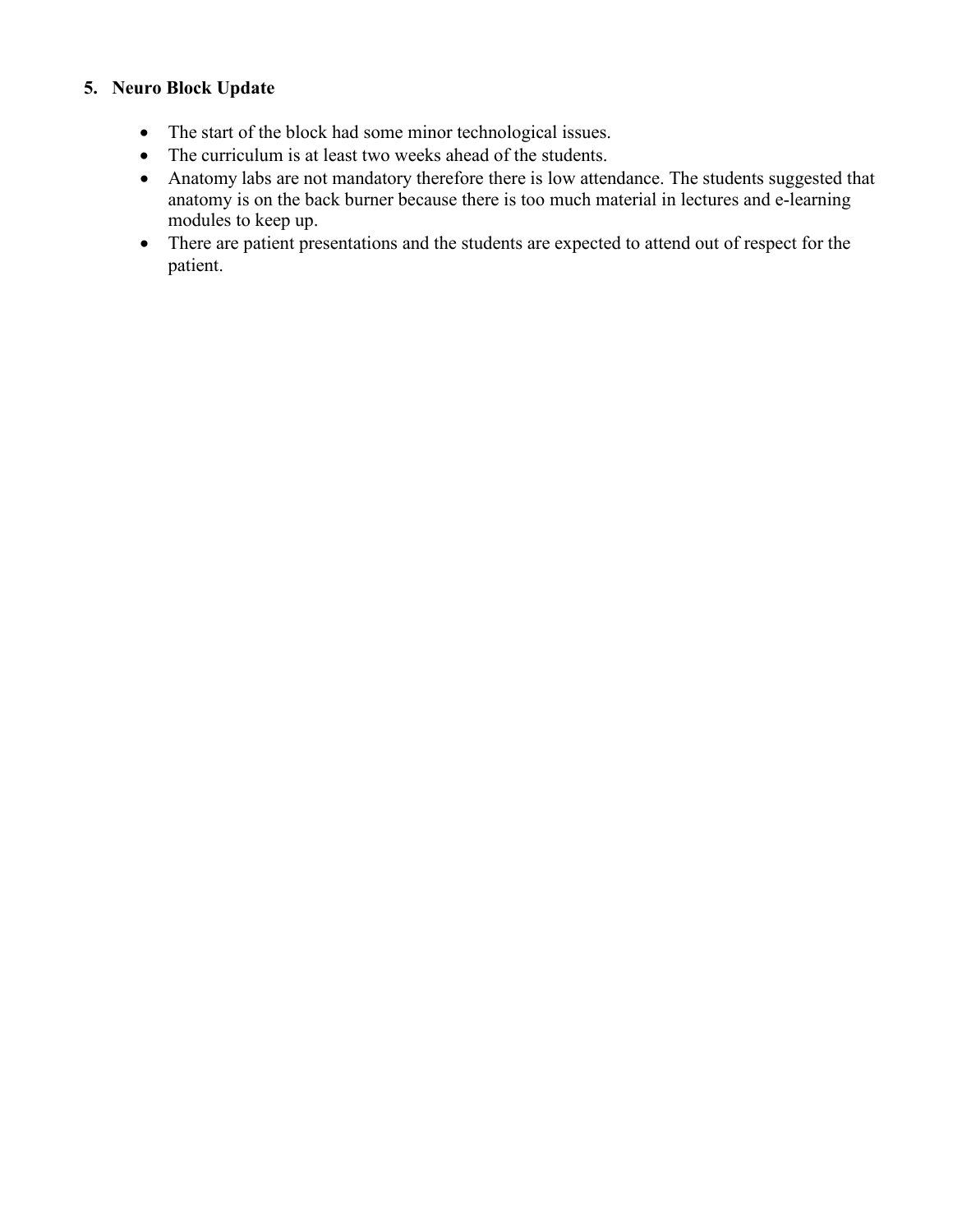### **LSI APC Meeting Minutes February 27, 2013**

Present: Jose Bazan, Georgia Bishop, Julie Bishop, Ryan Blackwell (M1), Jennifer Burgoon, Camilla Curren, Doug Danforth, John Davis, James Collen (M2), Eric Ermie, Mary Beth Fontana, Courtney Gilliam (M1), Mike Horgan, Raheela Khawaja, Jack Kopechek, Cynthia Ledford, Casey Leitwein, Madison Li (M2), Angela Miles, Sanjay Mohan (M2), Sheryl Pfeil, Emily Rismiller, Troy Schaffernocker, Jonathan Schaffir, Steven Scoville (M3), Kevin Stringfellow, Kim Tartaglia, Nicki Verbeck, Bradley Watkins

# **1. MSTP Update**

- The Medical Scientist Training Program (MSTP) students will complete a hybrid curriculum for the Host Defense Block during the summer term.
- The students will also stop LG and LP during that time.
- The students will finish year two after the Endo/Repro Block and then take Step 1 prior to beginning their Ph.D. coursework.

# **2. Community Health Education Project Update**

- The students have a wide distribution of progress on the Community Health Education Project.
- A customized timeline for project deadlines will be established for each group based on their progress.

## **3. Calendar & Host Defense Block Proposal**

- Currently Exploration/Remediation Week 3 (EW3) happens after the Endo/Repro assessment week.
- There is a proposal to shift EW3 to right after the holiday break to allow students more time to prepare for their remediation exams.
- This change would cause EW1 and EW3 to occur at the same time however Dr. Lynn indicates that the schedule would be manageable.
- There was also discussion of splitting Host Defense into two blocks of five weeks each. It was determined that five weeks is too short to do an adequate assessment of the material.
- It was suggested that there be a semi-final and a final for the block with overlapping material but the weighing would be changed.

# **4. 2013-15 Calendars**

- Portfolio coach meetings will stay on Fridays of assessment week with the exception of the assessment week right before holiday break.
- Student Review Subcommittee meetings will be moved to the week after assessment week. The Student Review Subcommittee meetings after the Bone & Muscle Block will be moved to the Monday of EW1.
- According to the OSU academic calendar the spring semester of 2015 will start a week later than normal.
- The COM will start spring semester of 2015 one week earlier than OSU.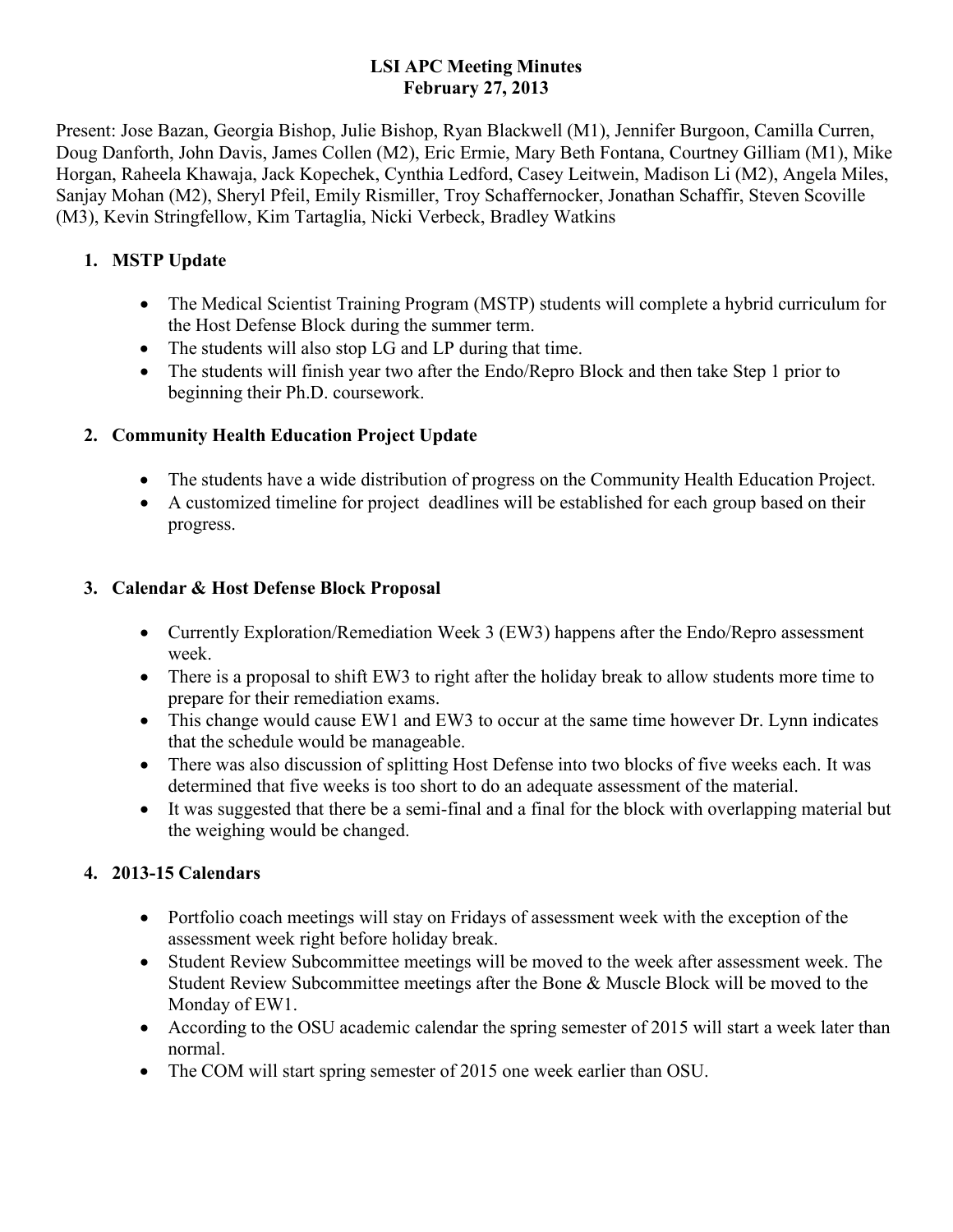## **5. Neuro Block Update**

- The biggest challenge of the block so far has been getting faculty to turn in their material ahead of time especially with e-learning modules.
- The students have voiced that they want more lectures however on average only 30 students show up to lecture.
- The Student Review Subcommittee meetings will be moved to the first week of the Cardiopulmonary Block.
- The grading committee meeting will move to a couple of weeks later to do a retrospective analysis of the block and determine Honors and Letters of Commendation.
- Dr. Danforth will help with the grading of the block right after the written exam.
- There is a NBME practice exam on Friday 3/15/13 and will count for 2.5 points toward the block score. The exam will be comprehensive and there will not be a remediation in the case of a failure.

## **6. Cardiopulmonary Block Update**

- The scheduled is essentially set and the faculty are turning in materials and e-learning modules now.
- Anatomy is done in the first week of the block and self-study time has been added.
- There are numerous practice sessions planned for the block for ultrasound and auscultation.

## **7. Student Feedback**

- The students have asked that there be more quality control with the e-learning modules
- Dr. Danforth asked the students to identify their top 5 e-learning modules and some modules of poor quality to use as exemplars for the faculty.
- The Expert Educators team is working on a process to review all of the e-learning modules.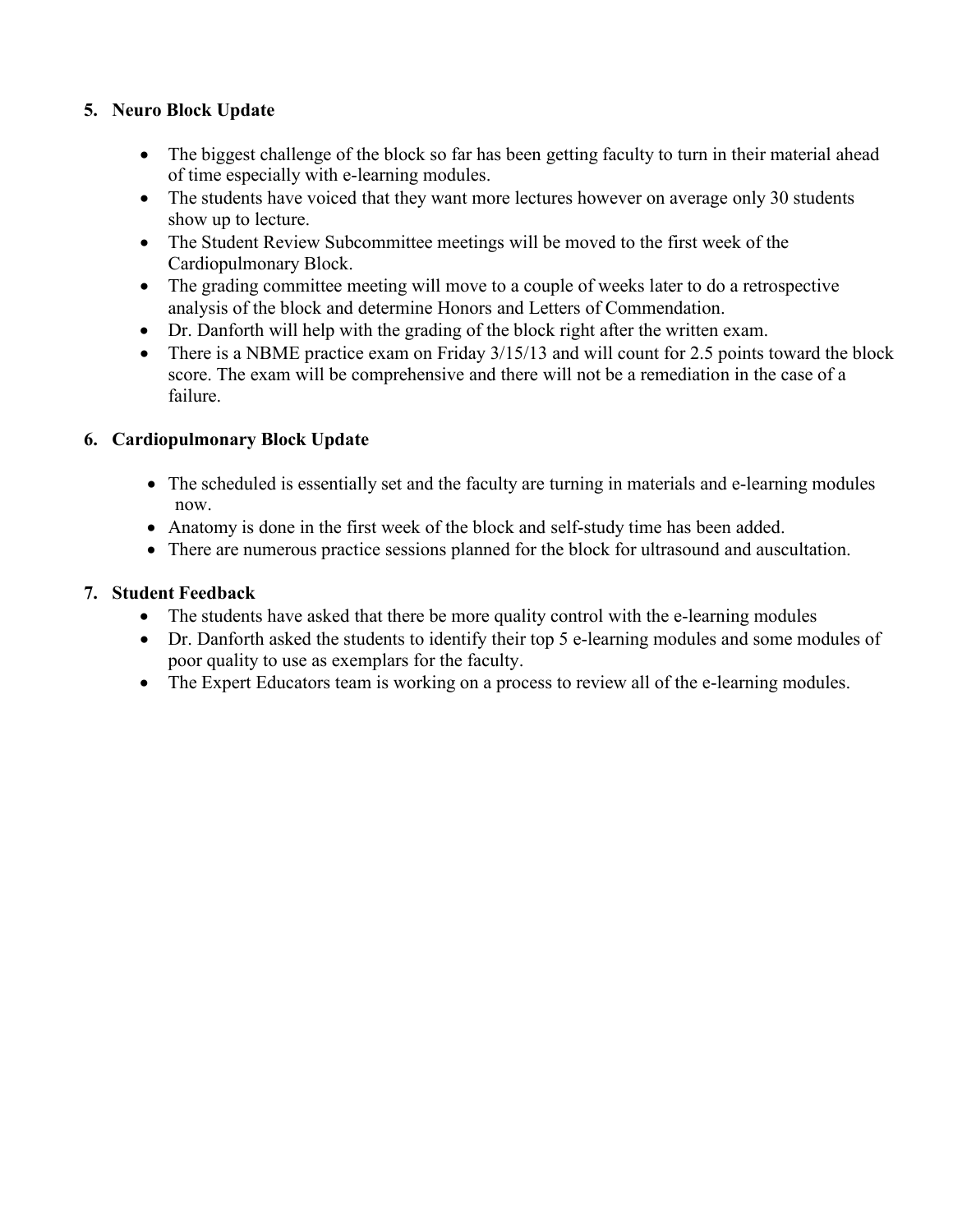#### **LSI APC Meeting Minutes March 27, 2013**

**Present:** Georgia Bishop, David Lindsey, Rada Kuperschmidt, Emily Rismiller, Angela Mile, Bradley Watkins, Kevin Stringfellow, Eric Ermie, Mike Horgan, Lisa Feldhaus, Cynthia Ledford, Doug Danforth, Casey Leitwein, Jack Kopechek, Sally Ogle (M3), Diana Bahner, Doug Post, Victoria Cannon, John Davis, Adam Quick, Judith Westman, Sheryl Pfeil, Jennifer Burgoon, Charles Hitchcock

#### **Neurological Disorders Block Wrap-up**

- Overall there were 8 medical knowledge competency failures. Three of those students were at their third medical knowledge failures therefore they have failed Part One.
- The block average was 86%.
- The students took an NBME subject exam on the Friday before assessment week. The normed score average was 478, the national average is 500.
- All students passed the OSCE during assessment week.
- After reviewing the evaluations from the block the students commented that the pace of the block was overwhelming, adjustments were made during the block to address this issue.
- The amount of new material presented during the week and the how long it takes to get through that material will be reviewed in preparation for next year.
- The students appreciated the review sessions to prepare for quizzes and the final exam.

#### **Cardiopulmonary Block**

- The Cardiopulmonary Block is coming up and the first three weeks are mostly done.
- There are approximately 18-20 hours of new content scheduled per week.
- All of the anatomy is done in the first week with a review using table rounds during the last week.
- There are numerous optional practice sessions scheduled that cover ultrasound, cardiac auscultation and simulation.
- There are six TBL sessions scheduled.
- The Pulmonary small groups from IP have remained in the block, attendance will not be mandatory but it will be highly recommended to participate in them.
- Dr. Allen is using pulmonary videos for the e-learning modules.

#### **Textbooks**

• The COM will be purchasing IPads for the incoming and current students next year.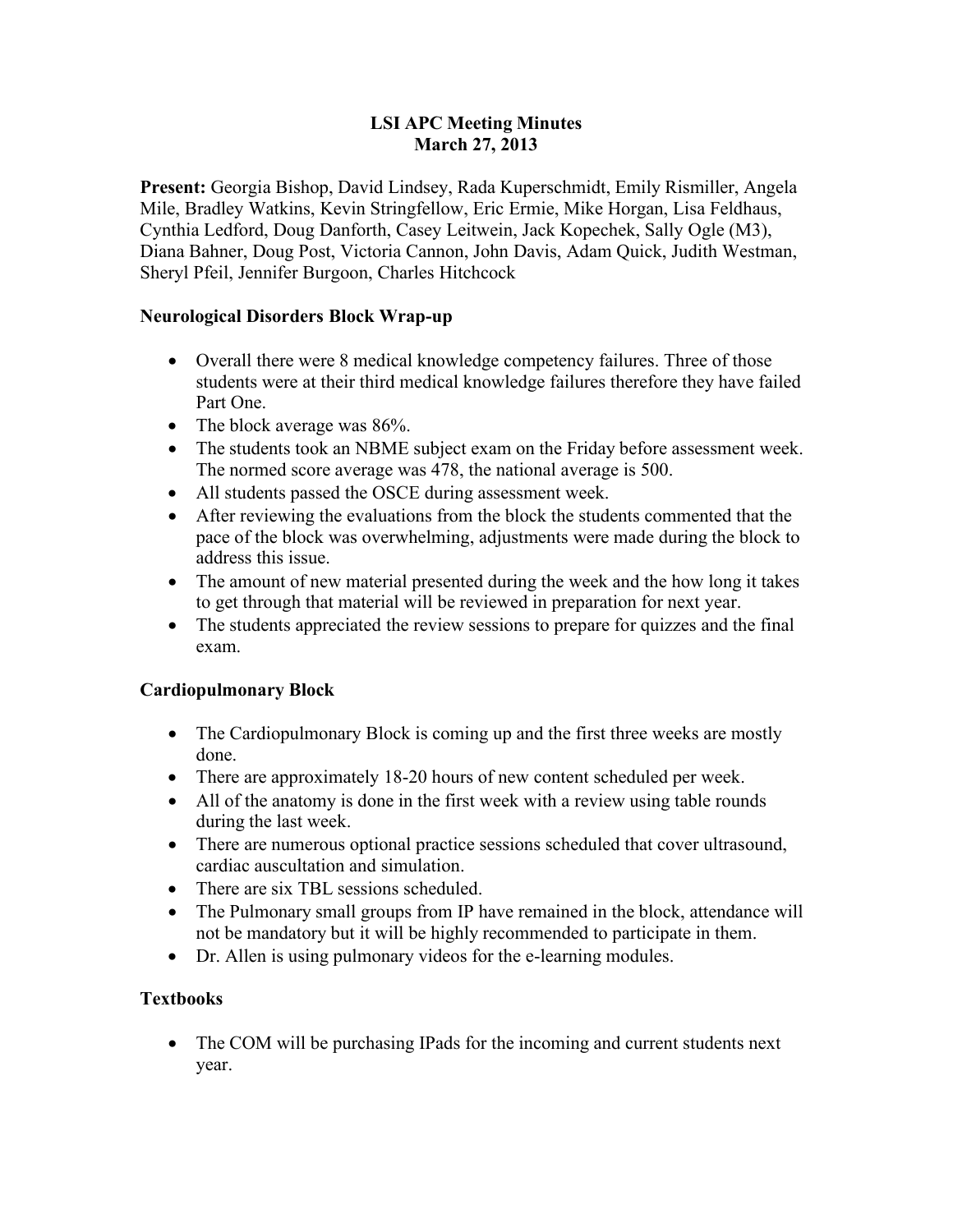- Emily will be working on a list of currently used textbooks and trying to find electronic versions of those books.
- Careful consideration needs to be made about what textbooks are required. The required textbooks need to be used as a resource for the students.

## **Self-Directed Learning**

• The original design of LSI included more self-directed learning than is currently implemented. As we move forward next year renewed emphasis will be placed on providing a more flexible and self-directed learning based curriculum.

## **LG/LP/Projects Update**

.

- LG/LP are integrating block concepts as much as possible.
- The Project content during the Neuro block was moved out of the block due to the student feedback on time stressors.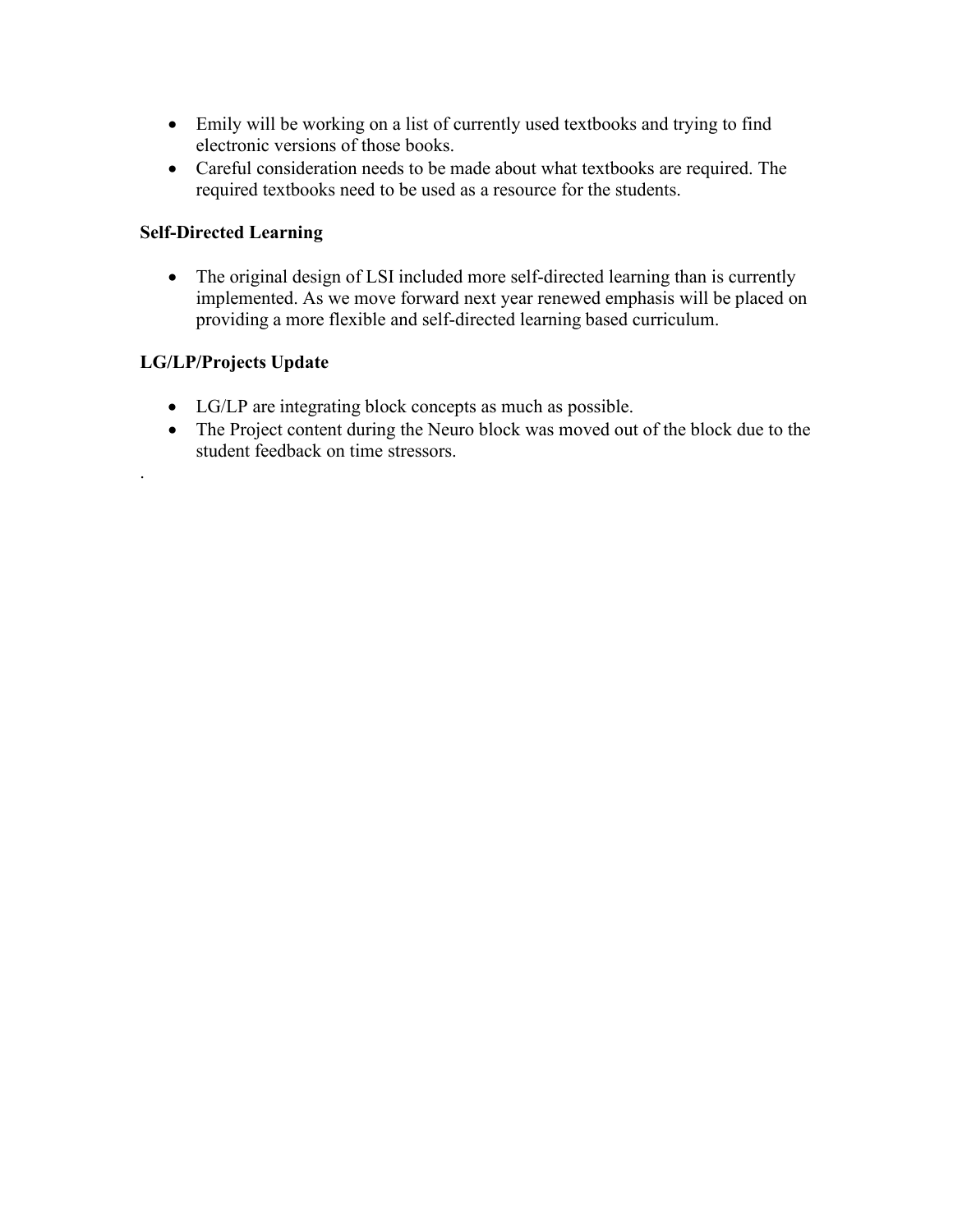#### **LSI APC Minutes April 24, 2013**

**Present:** Victoria Cannon, Doug Danforth, Troy Schaffernocker, Raheela Khawaja, Sheryl Pfeil, Mary Beth Fontana, Emily Rismiller, Mike Horgan, Jose Bazan, David Lindsey, Georgia Bishop, Jane Goleman, Jack Kopechek, James Collen (M2), Brian Myers (M1), John Davis, Charles Hitchcock, Adam Quick, Judith Westman, Jonathan Schaffir, Doug Post, Jennifer Burgoon, John Mahan, Cammie Curren, Udayan Bhatt

#### **Cardiopulmonary Block Update**

- The block is going very well so far. We are currently in week 4 and the overall average on evaluations is 3.29 out of 5.
- The students appreciate that the block is not as front-loaded as previous blocks. They also like the sequencing and the small groups.
- The small groups have been well attended despite that they are not mandatory. The students enjoy the series of cases with focused topics and problem solving with a facilitator.
- The students also had positive comments on Dr. Allen's e-learning modules. The e-learning modules are set-up as short (12-15 minutes) on camera lectures that includes the PPT.
- The midterm average was 85.59% and there were 10 students below 70%.
- The students enjoyed the ultrasound practice sessions and they were well attended. The students asked that the sessions be moved to later in the block.
- The students commented that they did not have adequate time to practice their physical exam skills with the standardized patients during the LG OSCE.
- The LG curriculum is set-up similarly in each block with the basic physical exam skills taught in the first few weeks, standardized patients are reintroduced for practice in preparation for the OSCE's.
- The general suggestion for other blocks was to have materials posted early for the students, not to frontload as much, and continue having mini-lectures for anatomy.

#### **Textbooks**

- Block leaders need to work on identifying textbooks to be used as primary or secondary resources to go along with the learning objectives.
- The students commented that most "required textbooks" were not used effectively so if we decide to make textbooks required than they should really be used.

#### **GI/Renal Block Update**

• The calendar is being finalized with anatomy being split up throughout the block. (This may be revised)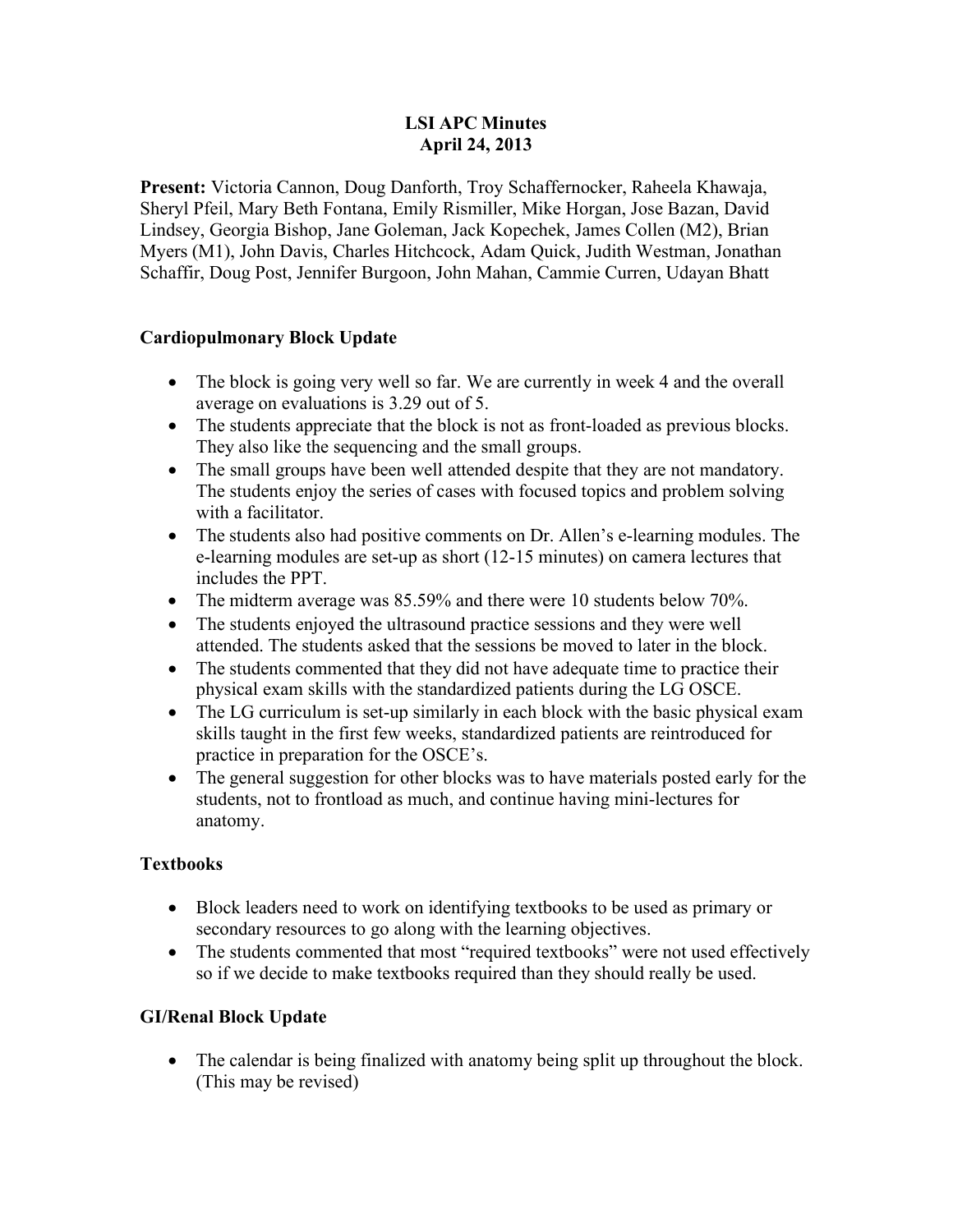- The Renal curriculum is very concise and incorporates anatomy and embryology, e-learning modules and several TBL sessions.
- Psychosocial aspects will be pulled into the medical knowledge portion of the block, incorporating real life consults into clinical discussions.
- Two nutrition modules have been published already.
- Ultrasound sessions will be incorporated, it is undecided if they will be required or not.
- Pathology, physiology and pharmacology will be taught using lectures, e-learning and textbooks.
- LG will use summaries of what has been taught so far to use with their standardized patients. They will use clinical reasoning cases and two video clips from the video World's Apart which incorporates cultural aspects.

## **Endo/Repro Block Update**

- The calendar for the block is mostly set.
- The curriculum is split by subject from week to week with overlap throughout.
- The reproduction material includes several e-learning and clinical skills components.
- The endocrinology material is incorporating radiologic studies.
- There will be a TBL each week during the block and formative quizzes each week.
- Behavioral science material will be covered that includes a LGBT panel.
- The anatomy/embryology/histology and physiology will be done using e-learning modules and text based resources.
- There will be a diabetes small group.
- Pelvic anatomy will be done in weeks two and three of the block.
- LG will focus on domestic violence and delivering bad news along with physical exam skills and standardized patients being used.

## **Host Defense Block Update**

- The block is coming along and includes dermatology, rheumatology, immunology and hematology.
- Dr. Bazan is working on identifying all faculty by May  $1<sup>st</sup>$  and the TLM type that will be used. He would like to link primary and secondary LO's by June 1<sup>st</sup>.
- There will be several TBL sessions used throughout the block.
- There will be a semi-final exam right before the winter break. When the students return from winter break they will have Exploration/Remediation Week 3 before returning to the Host Defense material.
- Dr. Goleman will need to meet with Dr. Bazan to plan out the integration of the LG sessions. LG plans on covering advanced directives, spirituality, healthcare finance and a hand washing exercise.

## **Foundations Block Update**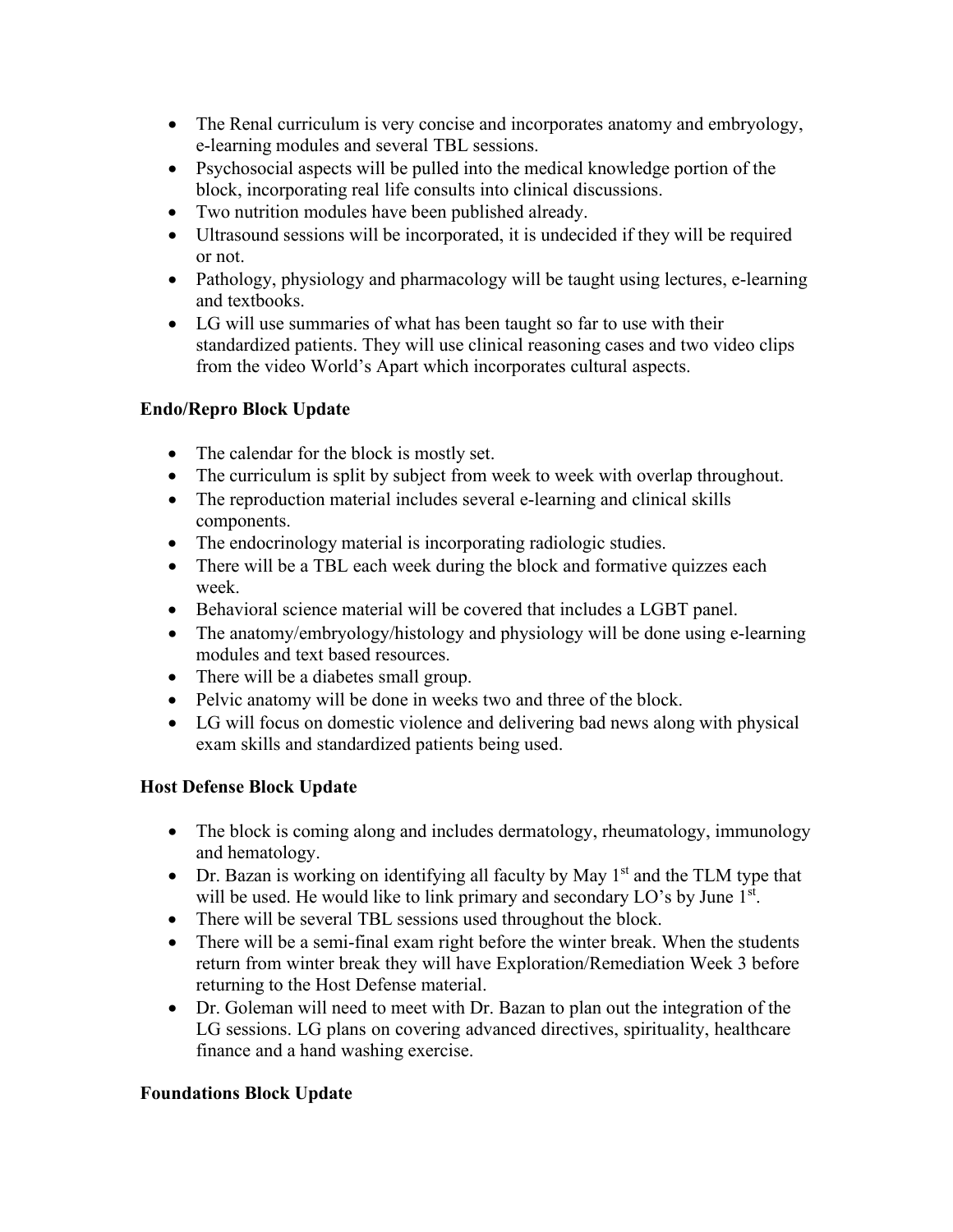- The material in this block is based on the general principles curriculum covered in the Step 1 content outline.
- The block will be split into two blocks, Foundations 1 (5 weeks) and 2 (6 weeks) with a final exam for Foundations 1 on the Monday of week six.
- The first block has been rearranged quite a bit and the second block is mostly the same. The students will have an opportunity to take a biochemistry proficiency text prior to entering the curriculum to assess their level of knowledge. It is expected that the students have a pre-requisite knowledge of that material.
- There will be a sickle cell small group and two TBL sessions. One of the TBL sessions will focus on EBIRE material exclusively.

## **Announcements**

- The OECRD position that has been posted will change quite a bit to attract a candidate that can design, develop and coordinate the curriculum and faculty.
- The Evaluation and Assessment team is working on the E&A Module in VITALS in hopes to not rely on Medstar for next year.
- There will be a student handbook meeting coming up next month sometime so all of the component leaders should be working on updating their piece in the current handbook.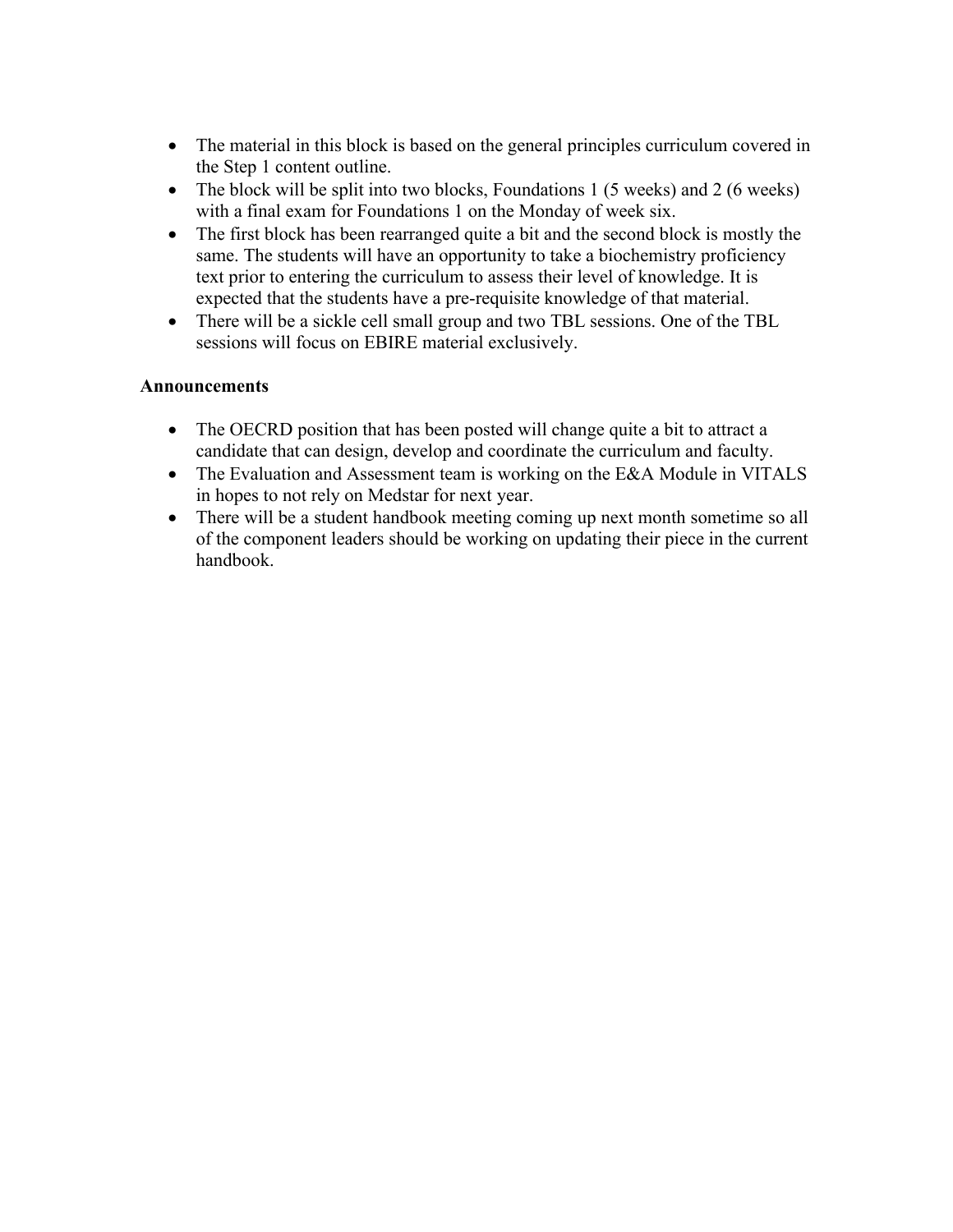#### **LSI APC Minutes May 22, 2013**

**Present:** Victoria Cannon, Doug Danforth, Troy Schaffernocker, Sheryl Pfeil, Mary Beth Fontana, Emily Rismiller, Mike Horgan, Jose Bazan, Raheela Khawaja, Georgia Bishop, Jack Kopechek, Ryan Blackwell (M1), John Davis, Charles Hitchcock, Doug Post, Jennifer Burgoon, Cammie Curren, Bradley Watkins, Angela Miles, Diana Bahner, Kevin Stringfellow, Eric Ermie, Cynthia Ledford, Courtney Gilliam (M1), Nicki Verbeck, Joanne Lynn

## **Exploration Week 2**

- The first exploration week was in January, there were various lectures on topics like academic medical wellness and specialties.
- The second exploration week will be on June 10-14, 2013. Monday morning will include lectures on wellness, burnout and a talk given by representatives from the Medical Board.
- On Tuesday/Wednesday and Thursday/Friday there are morning modules that students will participate in with 21 different specialties.
- There will be similar modules in the third exploration week in Part One, year two.
- The students put in their preferences for the specialties and Dr. Lynn tried to accommodate those preferences. Every student will have Family Medicine.
- Each department will track attendance for the modules and report back to the E&A office.

#### **New Articulate Process**

- Victoria Cannon presented a proposal for a revised process for Articulate development; it is attached to these minutes.
- The proposal outlined a more consistent development process and should help reinforce best practices and address quality control issues in module creation.

#### **Learning Objective Review Team**

- Dr. Westman is organizing a Learning Objective Review Team which will focus on systematic review of all Learning Objectives in LSI to ensure relevance, depth, and scope.
- The team will function similarly to the Test Item Review Team.

#### **Faculty Handbook**

- We are in the early phases of developing a faculty handbook that incorporates all pieces of the curriculum.
- Feedback will be requested from the APC to identify relevant topics for the handbook.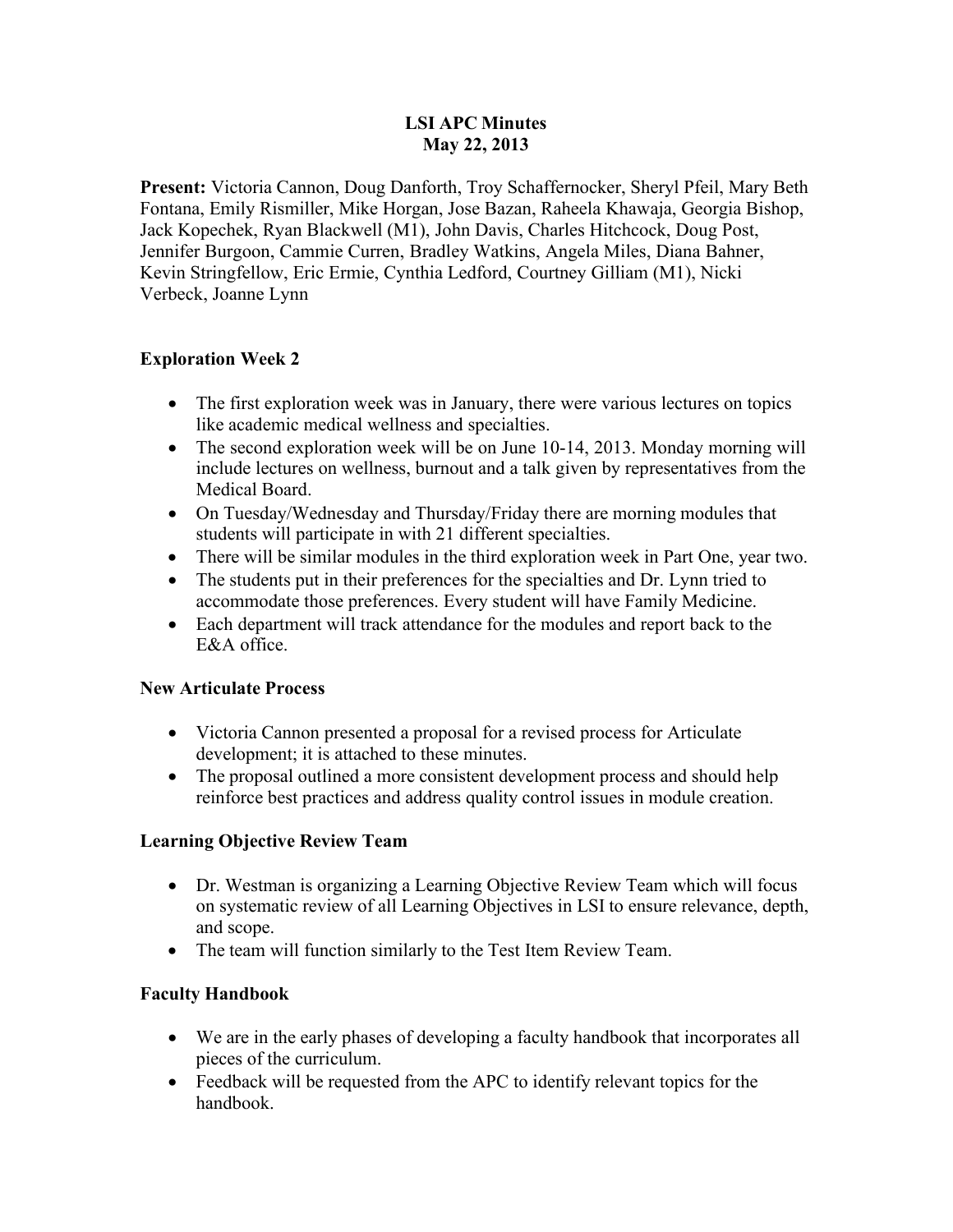• This handbook will be specific for LSI and will include a link to the main faculty handbook.

## **Remediation Process**

- The medical knowledge remediations for MPPC, Neuro and Cardiopulmonary blocks will be done on June 28, 2013 and will include an anatomy practical. Two students need to remediate two failures. Their second remediation exam is scheduled for July 12, 2013.
- The delay in remediations is intentional and will allow adequate time for students to prepare for the remediation exams.
- Resources will be prepared for those students that are remediating.

## **Student Feedback**

- Student feedback on the Cardiopulmonary Block was very positive.
- The students felt the block was very well organized, that they liked the small groups and TBL sessions.

## **Announcements**

- Since the faculty have varying degrees of experience working in VITALS, we will work with the VITALS team to have training and working sessions.
- The student representatives were asked to provide examples of good Articulate modules to provide to the faculty as exemplars.
- The student handbook is being revised with a scheduled completion date of mid-July.
- The topic of formally acknowledging faculty was brought up. Teaching hours are being calculated in VITALS to account for time. The faculty would like to know the course number, teaching hours and possibly the student evaluations. This will be discussed internally and brought forward in a future meeting.
- Evaluation and Assessment data from all first year blocks will be discussed at the next meeting.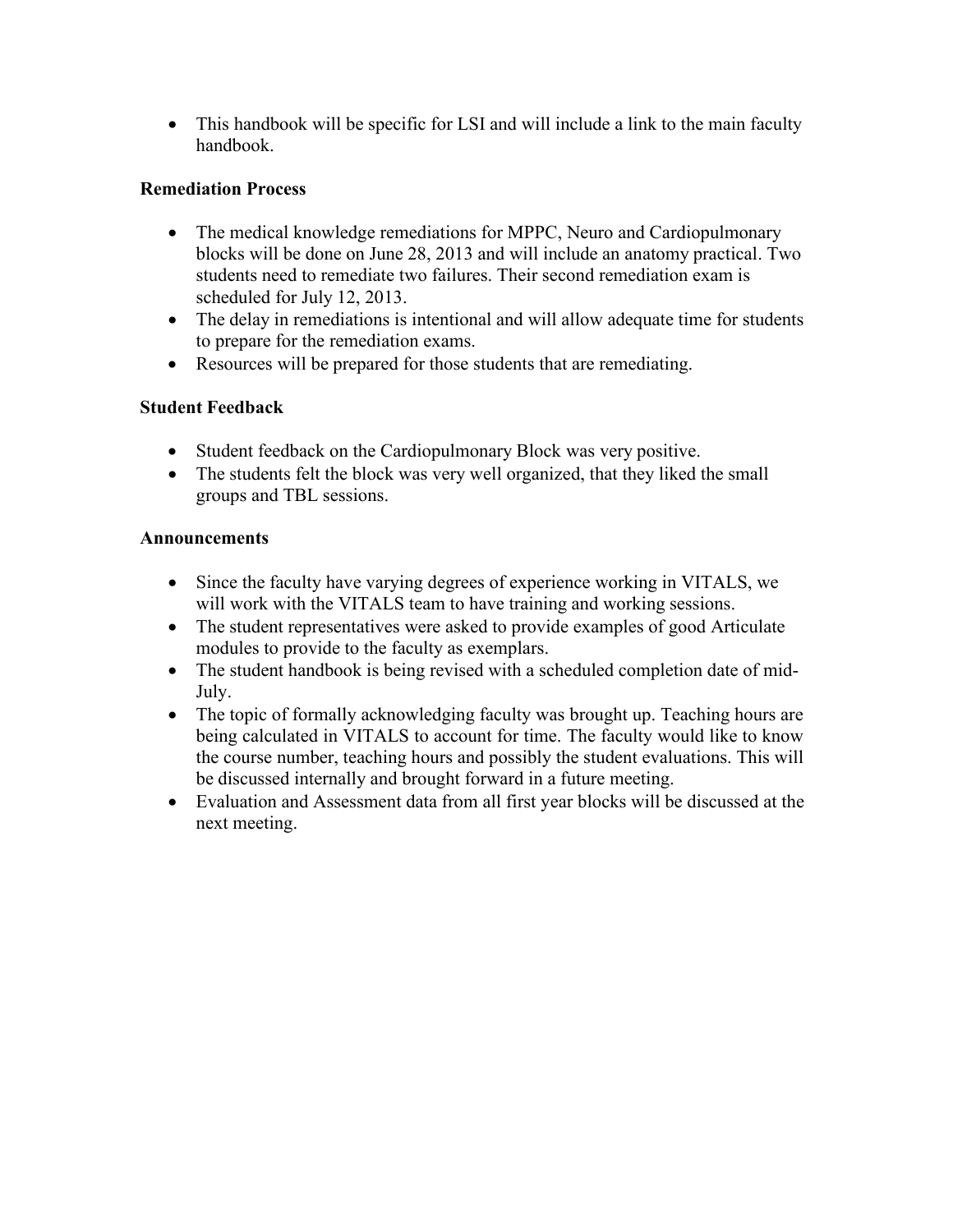#### **LSI APC Minutes June 26, 2013**

**Present:** Victoria Cannon, Doug Danforth, Troy Schaffernocker, Emily Rismiller, Mike Horgan, Jose Bazan, Raheela Khawaja, Georgia Bishop, Ryan Blackwell (M1), John Davis, Charles Hitchcock, Doug Post, Jennifer Burgoon, Cammie Curren, Bradley Watkins, Angela Miles, Diana Bahner, Kevin Stringfellow, Eric Ermie, Cynthia Ledford, Courtney Gilliam (M1), Sally Ogle (M4), Madison Lee (M3), Jane Goleman, David Lindsey, Eric Fox, Jonathan Schaffir, Judith Westman, John Mahan

#### **Approval of Minutes**

• The minutes from the May 22, 2013 APC meeting were approved with no changes made.

#### **Evaluation Results from Part One, year one**

• The Evaluation and Assessment Team has prepared a summary of evaluation data for year one. It will be distributed to the committee following review by Dr. Davis and Dr. Clinchot..

#### **Textbooks**

- A list of previously used textbooks that included any web or free version available was distributed to the committee to facilitate finalizing the list for this academic year.
- The med 1 students will receive IPads and the med 2 students will receive IPad mini's this year. Any textbooks that could be used on these devices needs to be identified.
- All block leaders need to email their textbook decisions to Casey Leitwein by July 8th.

#### **Faculty Handbook**

- We are in the early phases of developing a faculty handbook that incorporates all pieces of the curriculum.
- A list of possible sections for the handbook was handed out to the committee and the committee members provided additional section ideas. (the list is attached)
- This handbook will be specific for LSI and will include a link to the main faculty handbook.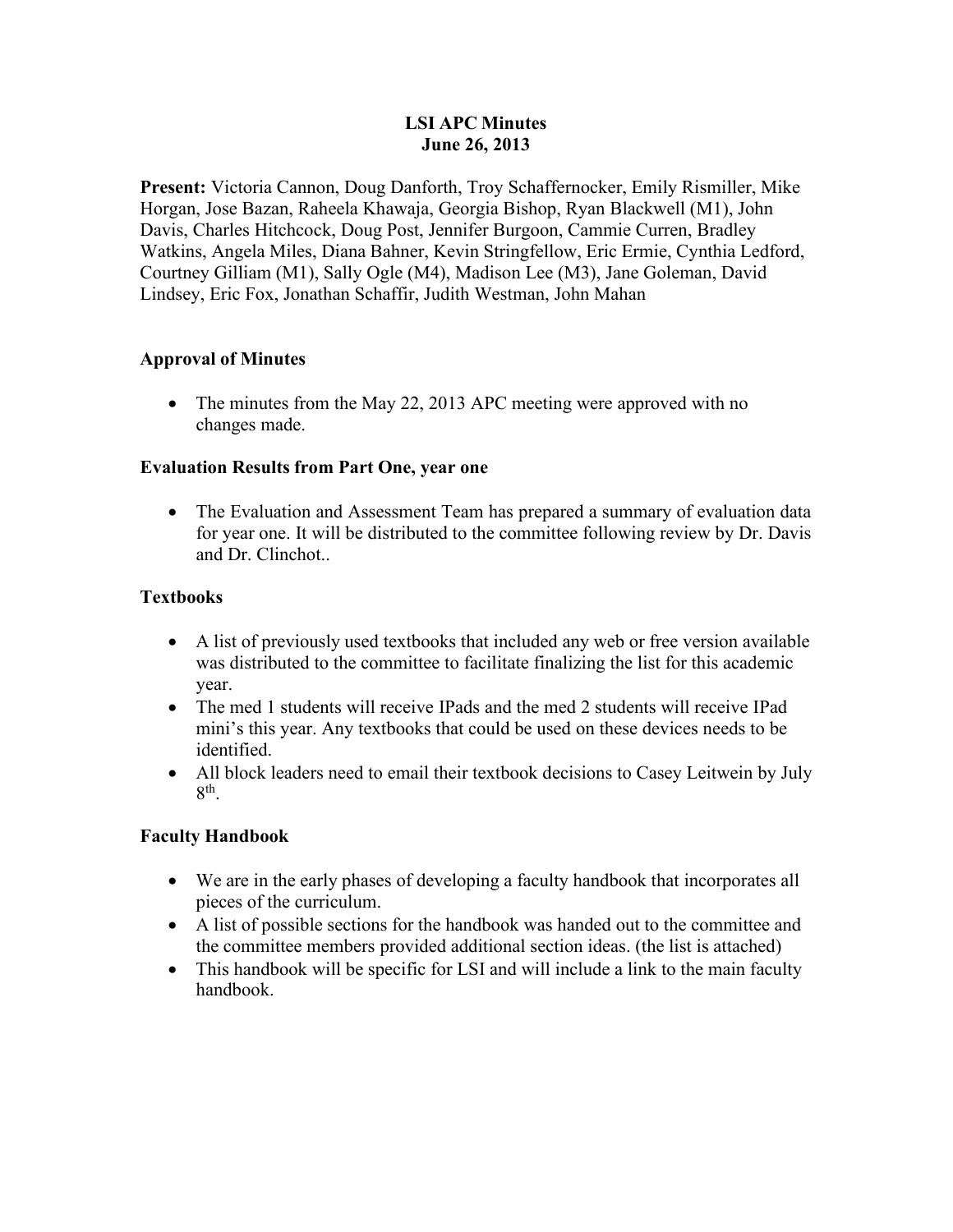#### **Student Feedback**

- Student feedback on the Cardiopulmonary Block was very positive.
- The students felt the block was very well organized, that they liked the small groups and TBL sessions.
- The students also felt the final exam was difficult but fair and overall they felt happy with the block.

#### **Announcements**

- Introduction lectures and review sessions for each course component are highly recommended for each block and were a part of the original design of the curriculum.
- Each week of the curriculum should consist of approximately 20 hours of new content and overall should have no more than 45 hours of overall content. Time for each week should ultimately be tracked by the block leader.
- A guide for TLM types and what is considered "new content" will be attached to these minutes.
- Dr. Ledford would like each block leader to be consistent in naming their course components in VITALS, i.e. Block name: week # subject (Bone & Muscle: week 3 Upper Extremity)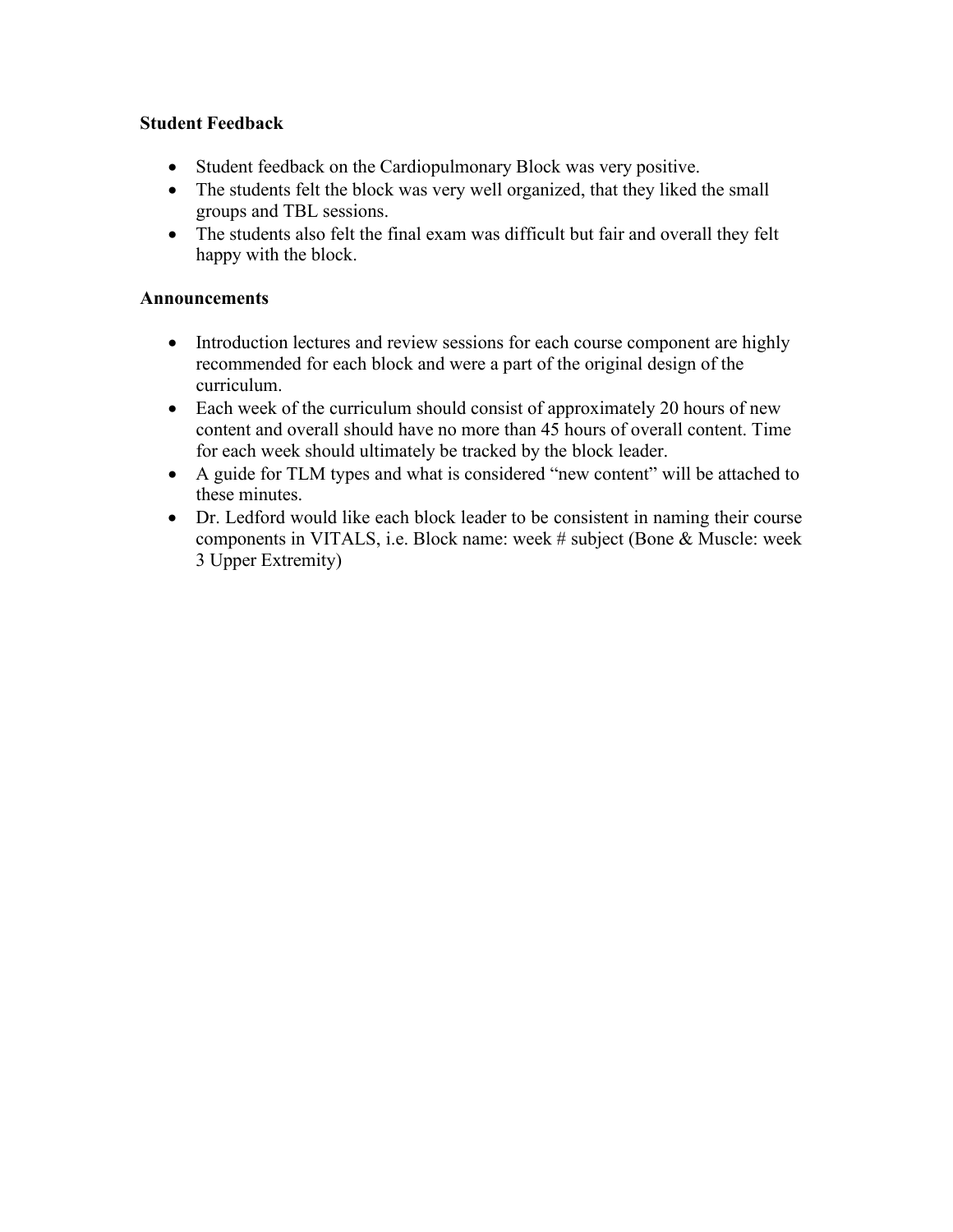#### **LSI APC Minutes July 24, 2013**

**Present:** Victoria Cannon, Doug Danforth, Troy Schaffernocker, Emily Rismiller, Mike Horgan, Jose Bazan, Ryan Blackwell (M1), John Davis, Charles Hitchcock, Doug Post, Jennifer Burgoon, Cammie Curren, Bradley Watkins, Angela Miles, Diana Bahner, Kevin Stringfellow, David Lindsey, Eric Fox, Judith Westman, Rada Kuperschmidt, Mary Beth Fontana, Sheryl Pfeil, James Collen (M3), David Ellis (M2), Shauna Collins (M2), Adam Quick, Joanne Lynn, Jack Kopechek,

## **Approval of Minutes**

• The minutes from the June 26, 2013 APC meeting were approved with no changes made.

#### **Orientation Week**

- Orientation week for the incoming class is August 5-9.
- The schedule of events is attached to the minutes.

## **Foundations 1 Block Update**

- The Foundations 1 calendar will be finalized by July  $26<sup>th</sup>$ .
- The learning objectives are approximately 85% complete.
- Approximately 10% of the material from last year has been removed or redistributed in other blocks.
- 13 Biochemistry modules were removed from the block and put into a readiness course that included practice quizzes and was released to the students prior to the block.
- Dr. Hitchcock has added TBL sessions and quiz review sessions to the block.
- There are several required patient panels throughout the block.
- Procedures skills training e-learning modules and practice sessions will occur throughout the block.

## **GI/Renal Block Update**

- The block is six weeks long with a split curriculum with some overlap of material.
- The block will use lectures, e-learning modules, pre-recorded lectures, independent readings, 3 TBL sessions and optional ultrasound sessions.
- The learning objectives have been sorted and mapped manually by the Learning Objective Review Team and the block leader.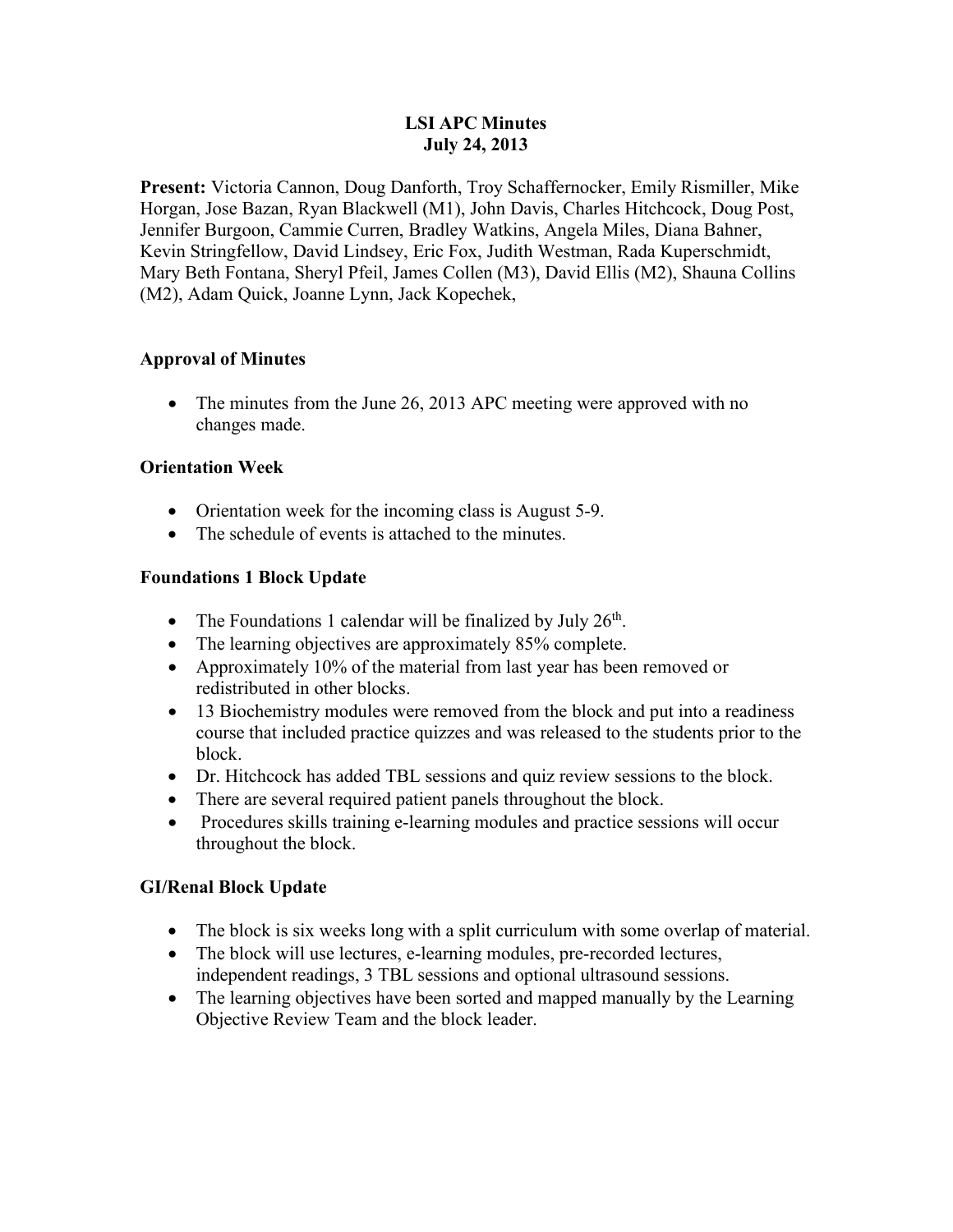## **Gateway Dates**

- The goal of the gateway dates is to ensure that students are adequately progressing through the curriculum in a timely manner. Students must complete all outstanding remediations by the posted Gateway Dates.
- The 2012-13 academic year did not enforce the gateway dates due to conflicting rules.
- The new gateway dates policy is attached to the minutes.

#### **Incorporating Projects into the Blocks**

- All project work will be placed on the first Thursday or Friday of every block in the VITALS calendar. This will allow the students to utilize the flexible scheduling since most due dates for project work will be several weeks later.
- The project grades will be integrated into the block score and the LSI Part One overall grade**.** Projects will be worth 5% of the total Part One grade.
- A motion was approved to accept the revised scoring for Projects.

## **Student Feedback**

- Feedback from the students throughout the year has already been implemented.
- As a whole the students are more relaxed and have a positive outlook for this year.
- The students felt there needed to be a more consistent form of communication.
- Dr. Danforth will participate in the check-in sessions that Dr. Davis organizes.
- The LSI Evaluation and Summary report will be presented to the med 2 students on the first day of classes.

#### **Integrations and Guided Board Preparation**

- A motion was approved to use practice NBME's exams for the Integrations and Guided Board Prep block at the end of year two.
- Dr. Davis will present a description of this block at the next APC meeting

#### **Announcements**

- Dr. Kirk McHugh is the new Division Director for Anatomy. He will work with Dr. Burgoon to ensure as much consistency as possible for the blocks.
- Written exams will be administered on iPads for Med 1. Written exams will continue to be given on laptops for Med 2.
- Anatomy practical exams will be given on the iPads this year with a possibility of using the mini's as well.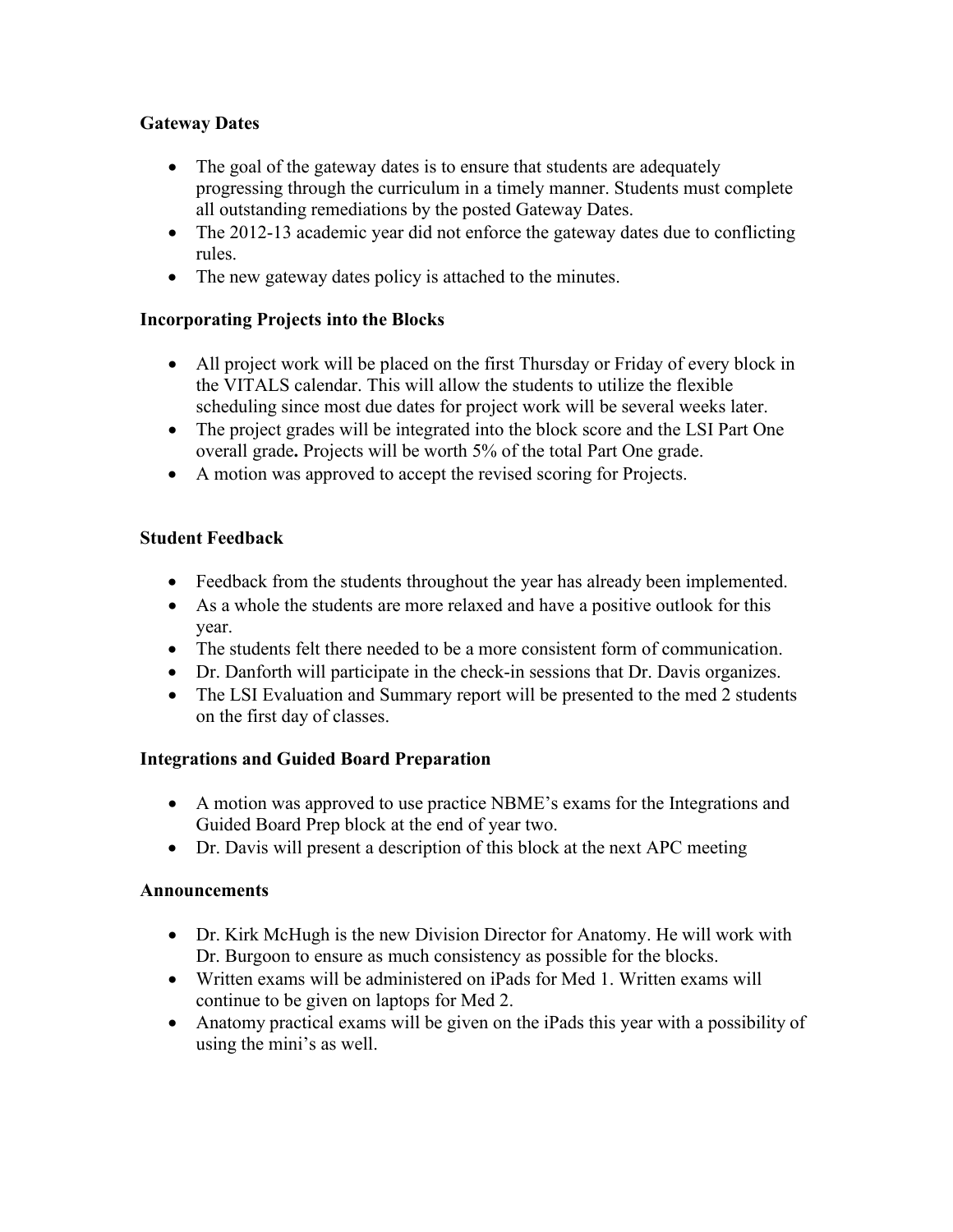#### **LSI APC Minutes August 28, 2013**

**Present:** Georgia Bishop, Julie Bishop, Victoria Cannon, Doug Danforth, Sammie Ellwood, Emily Rismiller, Mike Horgan, Jose Bazan, Ryan Blackwell (M2), John Davis, Charles Hitchcock, Cammie Curren, Bradley Watkins, Angela Miles, Troy Schaffernocker, Jonathan Schaffir, Kevin Stringfellow, David Lindsey, Eric Fox, Mary Beth Fontana, Sheryl Pfeil, James Collen (M3), David Ellis (M2), Shauna Collins (M2), Joanne Lynn, Jack Kopechek, Jane Goleman,

## **Approval of Minutes**

• The minutes from the July 24, 2013 APC meeting were approved with no changes made.

## **Integrations & Guided Board Prep Block Proposal**

- The rough draft for the block is attached to the minutes.
- The first day of the block will be dedicated to a comprehensive and anatomy NBME exam.
- Scores from the NBME exams will be expedited in preparation for E-Portfolio coach meetings by the end of the first week.
- The second day of the block will have various lectures such as ACLS, wellness guides and study approaches, etc.
- Each block will get 2 days to review their material in high yield content and case based review sessions. Lectures will be recorded.
- Block leaders should facilitate the sessions with the content experts from their block.
- Each week will end with a summative quiz on the material from that week. Those quizzes can be a mix of old and new questions but should be more integrative.
- Assessment week will consist of a practice NBME exam on Monday, ICM lectures and/or clinical skills procedures Tuesday morning and the student clinician ceremony on Tuesday afternoon. E-portfolio coach meetings will be scheduled for Friday.
- If students do poorly on the NBME practice exam then COM support staff will meet with students to assist in preparation for Step 1.
- The block grade will be based on the summative quizzes. The remediation for the block is taking the Step 1 exam.
- The students have to take Step 1 by May 3, 2014.
- It was suggested that Dr. Westman discuss Step 1 at an APC meeting or during the block leader meetings.
- It was also suggested that the block leaders take an NBME exam to get a feel for the questions.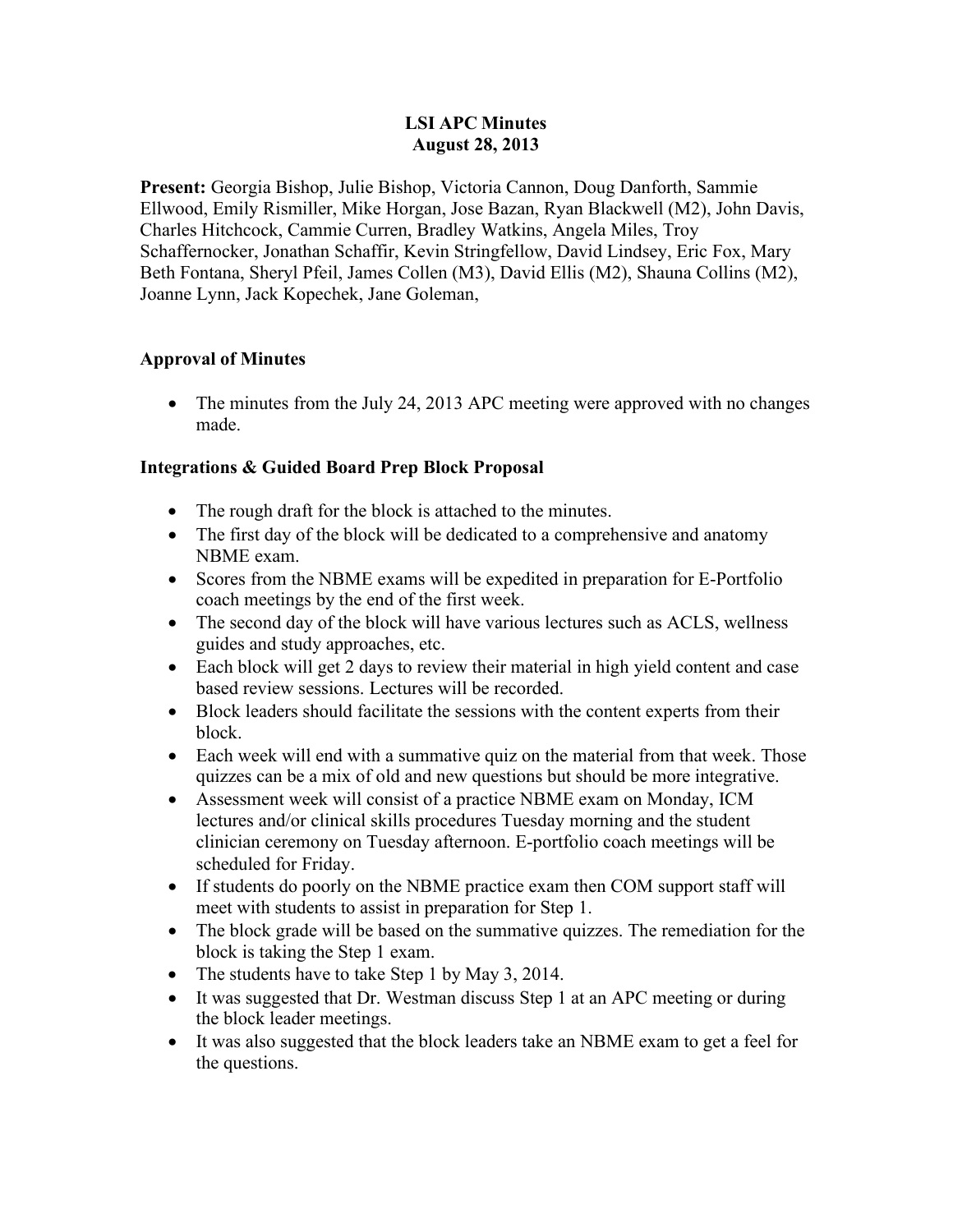## **Block Updates**

- Foundations 2 is almost complete and should be released to the students by the end of the week.
- Endo/Repro will also be released to the students by the end of the week.

## **Part One Summary Report Update/Longitudinal Practice Update**

- The data for the procedures done during LP was incorrect and only pulled from the Cardiopulmonary block. That data is being re-analyzed.
- LP administration has been contacting specific students based on feedback, to respond and remedy issues at the LP sites.
- LP will gather an action plan and summary to present at an upcoming meeting.

#### **Student Feedback**

- Med 1
	- o The procedures curriculum is going exceptionally well so far.
	- o Longitudinal Group feedback has been good.
- Med 2
	- o The first couple of weeks of GI/Renal were heavy and the quiz was tough.
	- o The subsequent weeks have been lighter.
	- o The students have given positive reviews for Dr. McHugh.
	- o The students have asked that notes or the script be available in the emodules. The faculty are encouraged to provide a script but do not always use a script when creating modules.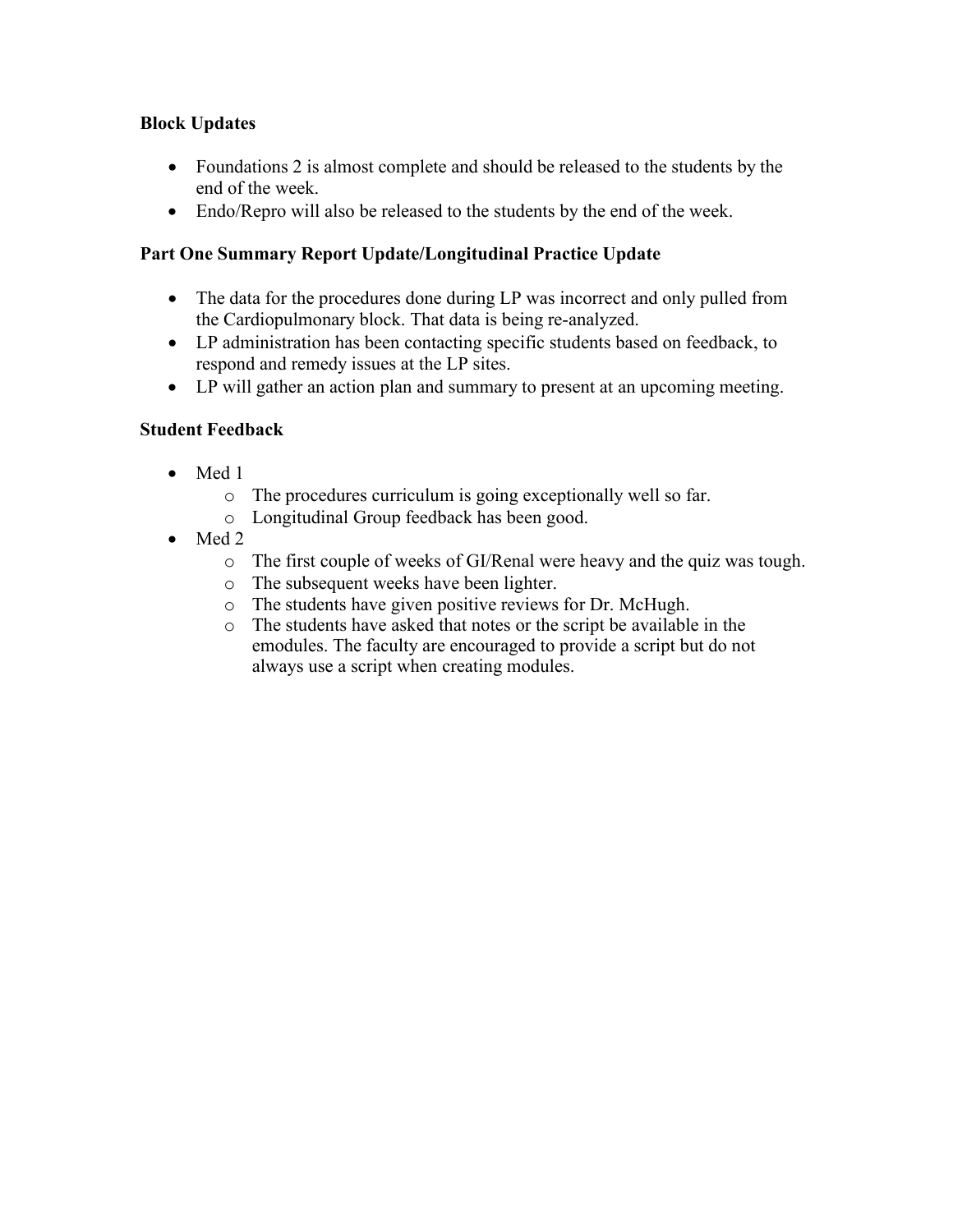#### **LSI APC Minutes October 23, 2013**

**Present:** Georgia Bishop, Julie Bishop, Doug Danforth, Sammie Ellwood, Mike Horgan, Jose Bazan, Ryan Blackwell (M2), John Davis, Charles Hitchcock, Cami Curren, Bradley Watkins, Angela Miles, Troy Schaffernocker, Jonathan Schaffir, Kevin Stringfellow, David Lindsey, Eric Fox, Mary Beth Fontana, Sheryl Pfeil, James Collen (M3), David Ellis (M2), Shauna Collins (M2), Jack Kopechek, Udayan Bhatt, Ann Dietrich, Jennifer Burgoon, Diana Bahner, Blake Zimmers, Adam Quick, Bradley Schnedl (M3)

## **Approval of Minutes**

• The minutes from the August 28, 2013 APC meeting were approved with one change made to the present list.

#### **Item Analysis Distribution Process**

- Block leaders should distribute exam item analysis data to their faculty.
- The faculty members should make edits based on that data.
- Deleted questions should be included when distributing that data.

## **Block Summaries/Updates**

- The GI/Renal block has concluded. Drs. Pfeil and Bhatt will work on decompressing week 2 for next year. The students loved the Renal TBL's but pharmacology needs to be worked on. The exam average was 86%.
- There are many TBL sessions in the Endo/Repro block. The clinical skills sessions went very well.
- The first week of the Bone  $&$  Muscle block look very busy with a lot of anatomy sessions. The block does ease up and has lots of repetition built in it.
- The Host Defense block will have a midterm and a final.
- Dr. Davis and Dr. Lynn gave a Step 1 lecture to the med 2 class that included a layout of the Integrations block.

#### **Faculty Evaluations**

- A proposal on incorporating faculty evaluations into the blocks was handed out to the committee. The proposal is attached to the minutes.
- The proposal includes obtaining formative feedback on the quality of teaching.
- The evaluations will be distributed to a subgroup of the students either using the same subgroup that are established for each block or using a different rotation of students.
- The student representatives suggested having both TLM and faculty evaluations in one evaluation form.
- The administration will look into the logistics of the student's suggestion.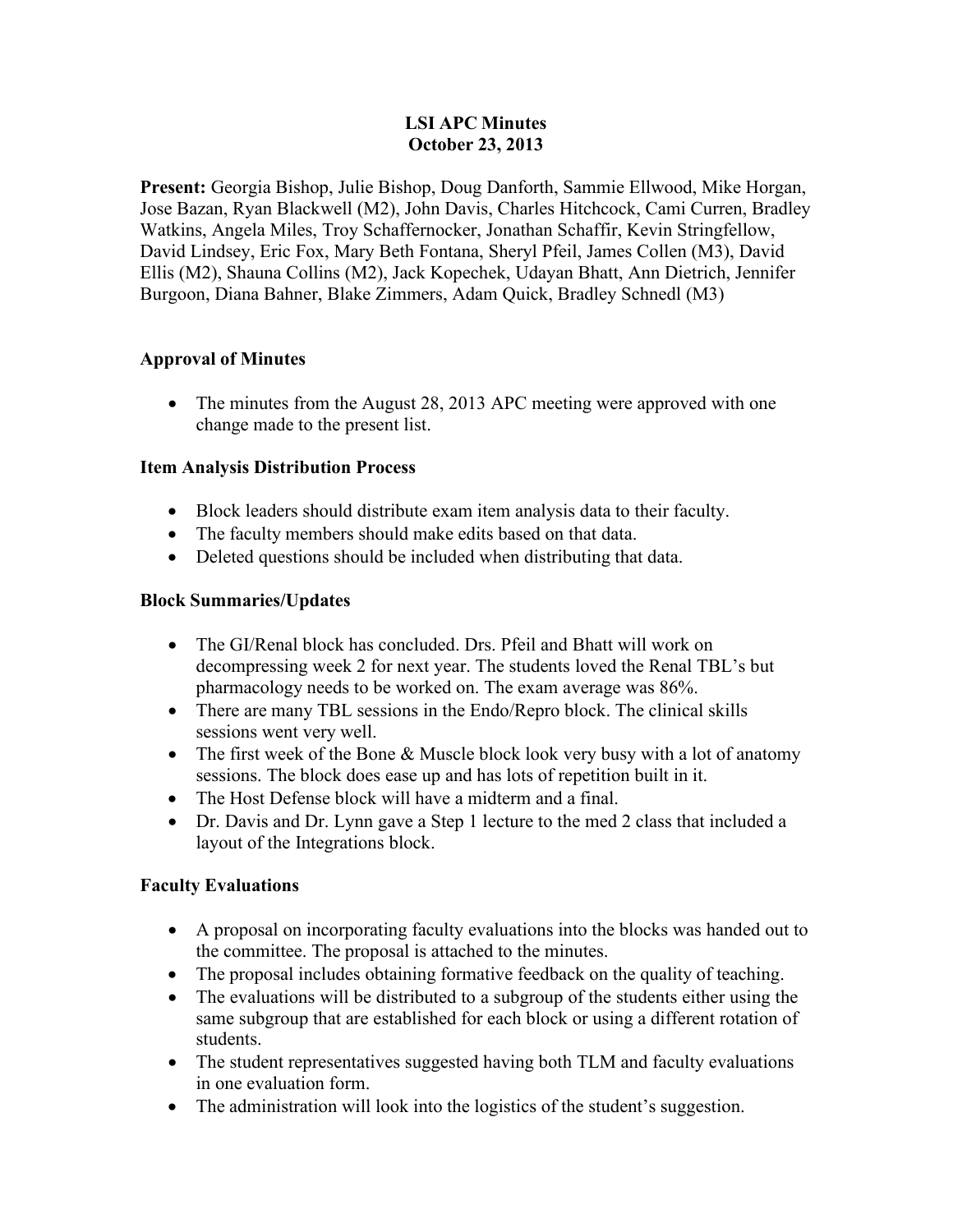#### **Announcements**

- 194 Med 1 students have been placed for Longitudinal Practice. The students were placed with their interests in mind this year.
- Dr. Goleman is leaving her LG leadership role. Dr. Cami Curren will be taking over the LG leadership role.
- All dissections will be mandatory this year.
- Anatomy practicals will no longer be MCQ exams, they will use fill in the blank questions; spelling will not count.
- The Anatomy Practicals will be given on Tuesday to allow the labs to be open over the weekend until 8am on Monday.
- A standard student absence approval form was approved by the committee.

#### **Student Feedback**

- Med 2
	- o Dr. McHugh does a great job of integration and providing comprehensive embryology lectures.
	- o TBL clickers do not work properly; the students suggested using IPads or admissions TP clickers.
	- o The students requested that TBL material be presented 48 hours before the actual TBL to allow students who have LG or LP time to prepare for TBL.
	- o The students requested that required pre-readings for TBL sessions be placed in a separate TLM in VITALS.
	- o Separating out learning objectives for IRAT and applications exercises makes it easier to study.
	- o The students requested that the Health Coaching project information be given to the students just in time of the actual requirements.
	- o The students suggested that all emodules provide a script or outline.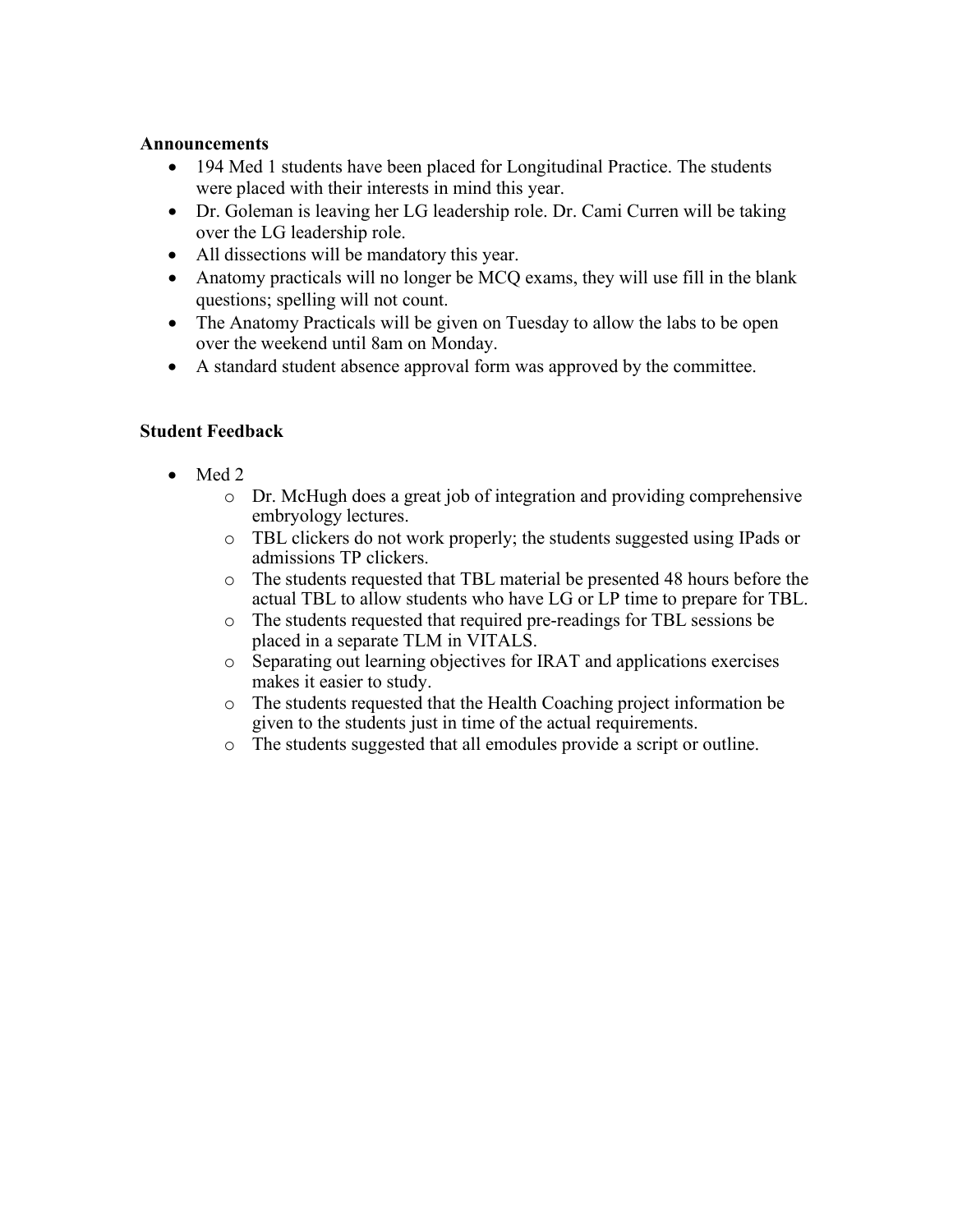#### **LSI APC Minutes December 4, 2013**

**Present:** Georgia Bishop, Doug Danforth, Sammie Ellwood, Mike Horgan, Jose Bazan, Ryan Blackwell (M2), Charles Hitchcock, Cami Curren, Bradley Watkins, Jonathan Schaffir, Kevin Stringfellow, David Lindsey, Eric Fox, Mary Beth Fontana, Sheryl Pfeil, James Collen (M3), David Ellis (M2), Shauna Collins (M2), Ann Dietrich, Blake Zimmers, Adam Quick, Rada Kuperschmidt, Raheela Khawaja, Emily Rismiller, Marisa Scholl, Nicki Verbeck, Judith Westman, John Mahan, Jeffrey Yu (M1)

#### **Approval of Minutes**

• The minutes from the October 23, 2013 APC meeting were approved.

#### **Student Evaluation of Faculty**

- Students' currently give TLM's a numeric score and comments every two weeks.
- Starting in the Bone & Muscle block the med 1 students will now be asked to fill out an evaluation on faculty members every two weeks.
- The new faculty evaluation is 3 questions long and will be staggered with the TLM evaluations.
- These faculty evaluations will help improve teaching and provide feedback for promotion and tenure.

#### **Faculty Evaluation of the Program**

- A subcommittee of the APC will be formed to formulate a plan for faculty to evaluate the program. This will occur in January.
- The subcommittee will focus on answering how the program is meeting the needs of the faculty.

#### **Block Summaries/Updates**

- Dr. Bishop worked very hard to address the issues on balancing the basic and clinical science for this year's Bone & Muscle Block.
- The Bone & Muscle block was heavy with anatomy during the first two weeks. Study time and anatomy lectures were added based on feedback from second year students.
- The Endo/Repro block seemed to go fairly well with an average of 82%. There was good feedback from the students overall, they were pleased with the small groups and the clinical skills sessions.
- The Host Defense Block is under way with the first quiz coming up. Dr. Bazan has been gathering USMLE style questions from the faculty but it has been difficult. Dr. Westman offered to do faculty development on writing questions.
- Host Defense will have a midterm before the winter break.